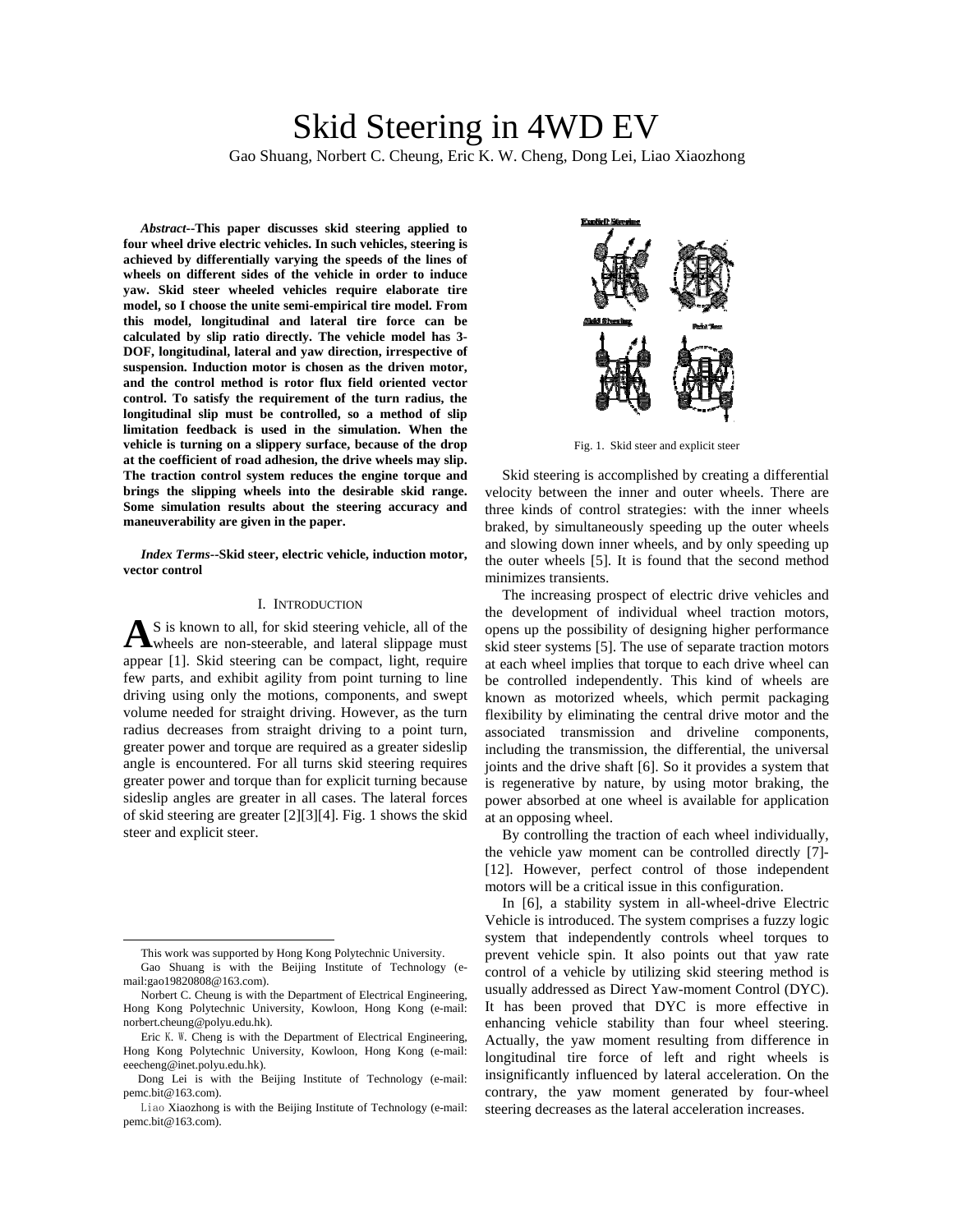The steering performance of a 4WD skid steer vehicle is presented in [5], the author states that the actual turn radius will be larger than the desired value because of the wheel slip.

In this paper, we develop a 4WD skid steering electric vehicle, which is driven by four separate induction motors in each wheel, Fig. 2 shows the configuration of the motorized wheels on one side of the vehicle. The unite semi-empirical tire model is developed here which is different from most papers in tire modeling where linear model is prevalent. To distribute the torque of each wheel well enough, the slip ratio is fed back to adjust the given speed of the driven motors, then the torque is distributed again in order to satisfy the driver command. The objective is to analyze the behavior of skid steering applied to  $4 \times 4$  electric vehicles when the inner and the outer wheel are given different speeds, the main characteristics are based on maneuverability, stability and the accuracy.



Fig. 2. Configuration of motorized wheel

## II. SKID STEERING SYSTEM

The entire system consists of several models, including tire model, vehicle model, induction motor drive model and the slip limitation feedback controller.

#### *A. Entire System*



#### Fig. 3. Entire system

Skid steering electric vehicle model is shown in Fig. 4.



Fig. 4. Skid steering electric vehicle model

The radius of the turn can be calculated from similar triangles

$$
R_{desired} = \frac{V_o + V_i}{V_o - V_i} \cdot \frac{d}{2}
$$
 (1)

$$
V_{desired} = \frac{V_o + V_i}{2} \tag{2}
$$

Where  $R_{desired}$  and  $V_{desired}$  are the desired speed and the turn radius,  $V<sub>o</sub>$  and  $V<sub>i</sub>$  denote the desired outer wheel speed and the inner wheel speed respectively, *d* represents the distance of the left and the right wheel.

The input of the simulation system is the desired speed and the turn radius, then the inner and outer speed can be calculated from (1) and (2).

#### *B. Tire Mode*l

Regardless of the inability of the linear model to provide the wheel tractive force, which is the most important factor is that the linear model could not properly describe the overall vehicle dynamic behavior in some driving conditions. It is well known that the most accurate tire model is the magic formula model, developed by Bakker et al. But it is also the one requiring the longest computation time for the determination for the coefficients. The tire model used in this simulation study is relatively more complex than in a simple linear model, which is called unite semi-empirical tire model. From this model, longitudinal and lateral tire force can be calculated by slip ratio directly.

#### List of symbols:

*μ* —tire-road total friction coefficient

- $V_x$  —longitudinal tire speed
- $V_v$ —lateral tire speed
- ω—wheel angular speed
- *z F* —normal force
- *R* —tire radius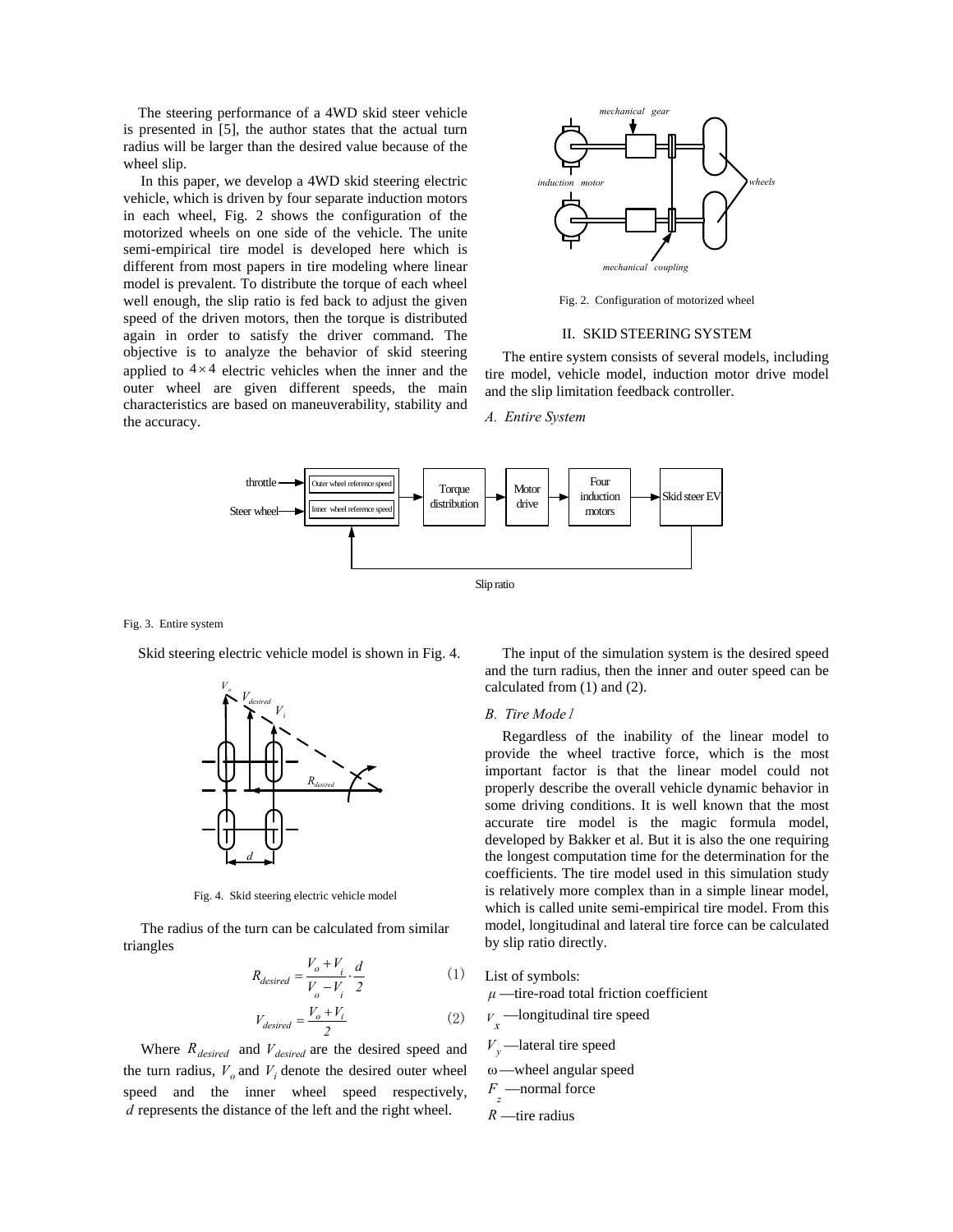- $\mu_0$ —tire-road static friction coefficient
- 0 *V* —speed constant
- $k<sub>x</sub>$ —tire initial infinitude relative longitudinal stiffness
- $k_y$ —tire initial infinitude relative lateral stiffness
- *E* —tire force characteristic parameter
- $F_f$  roll friction
- $F_w$  wind friction
- $F_r$  longitudinal tire force
- $F_v$  lateral tire force
- *m* mass of vehicle
- $I_z$  moments of inertia about Z axis
- *lf* distance from front axle to CG
- *lr* distance from rear axle to CG
- *d* distance between the left and the right wheel

*θ* — yaw angle

- $M_f$  roll resistance moment
- $J_w$  moment of inertia
- *g* acceleration of gravity
- *h* height of CG
- $C_0$ —wind block coefficient
- *A* wind area
- γ yaw rate
- *f* roll resistance coefficient
- *u* longitudinal speed of CG in fixed reference frame
- *v* lateral speed of CG in fixed reference frame
- $T_d$ —electromagnetic torque of induction motor

 $n_p$ —number of poles

The tire-road relative slip velocity  $V_s$  and friction coefficient  $\mu$  can be calculated by longitudinal speed  $V_x$  and lateral vehicle speed  $V_y$  and the wheel angular speed  $\omega$  which are illustrated in Fig. 5.

$$
\begin{array}{c}\n\varphi \\
\hline\n\end{array}
$$

Fig. 5. Wheel speed

$$
V_s = \sqrt{(V_x - \omega \cdot R)^2 + {V_y}^2}
$$
 (3)

$$
\mu = \mu_0 \cdot e^{-\frac{(V_x - \omega R)^2 + V_y^2}{V_0}}
$$
(4)

longitudinal slip

$$
s_x = \frac{V_x - \omega R}{\omega R} \tag{5}
$$

$$
s_y = \frac{V_y}{\omega R} \tag{6}
$$

infinitude relative longitudinal slip

 $\phi_x = \frac{k_x \cdot s_x}{\mu}$ (7)

infinitude relative lateral slip

 $\phi_y = \frac{k_y \cdot s_y}{\mu}$  (8)

 $\phi = \sqrt{{\phi_x}^2 + {\phi_y}^2}$  (9)

infinitude total slip

With (3)-(9), we get the longitudinal tire force and the lateral tire force  $(10)$ ,  $(11)$ .

$$
F_x = -\frac{\phi_x}{\phi} \cdot F_z \cdot \mu \cdot [1 - e^{-\phi - E_y \cdot \phi^2 - (E_y^2 + \frac{1}{12})\phi^3}] \tag{10}
$$

$$
F_y = -\frac{\phi_y}{\phi} \cdot F_z \cdot \mu \cdot [1 - e^{-\phi - E_y \cdot \phi^2 - (E_y^2 + \frac{1}{12})\phi^3}] \tag{11}
$$

## *C. Vehicle Model*

The coordinate system of the car shown in Fig. 6 is based at the bottom of the wheel where the X coordinate is in the direction of wheel travel. The Y coordinate is parallel to the axis of the wheel's rotation and the Z coordinate is perpendicular to the ground.



Fig. 6. Car coordinate system

We develop a vehicle dynamic model by neglecting some effects introduced by suspension and tire deformation.

The following assumptions are made:

- 1) Vehicle is moving on the horizontal plane
- 2) Vehicle speed is very low
- 3) Vehicle has no vertical motion

4) Vehicle has no pitch motion about Y axis or roll motion about X axis

Referring to Fig. 7,  $O(X, Y)$  defines a fixed reference frame and  $CG(x, y)$  is a moving frame attached to the vehicle body with origin at the center of mass CG. The center of mass is located at distances *lf* and *lr* from front and rear wheels respectively. The distance of left and right wheel is *d* .

The weight transfers are taken into consideration in the vehicle model. The lateral tire forces are thought of as causing resistance to turning, which is overcome by the differential longitudinal (or tractive) forces between the two sides of the vehicle. The lateral and longitudinal tire force induced yaw moments are balanced to provide the indicated yaw acceleration.

lateral slip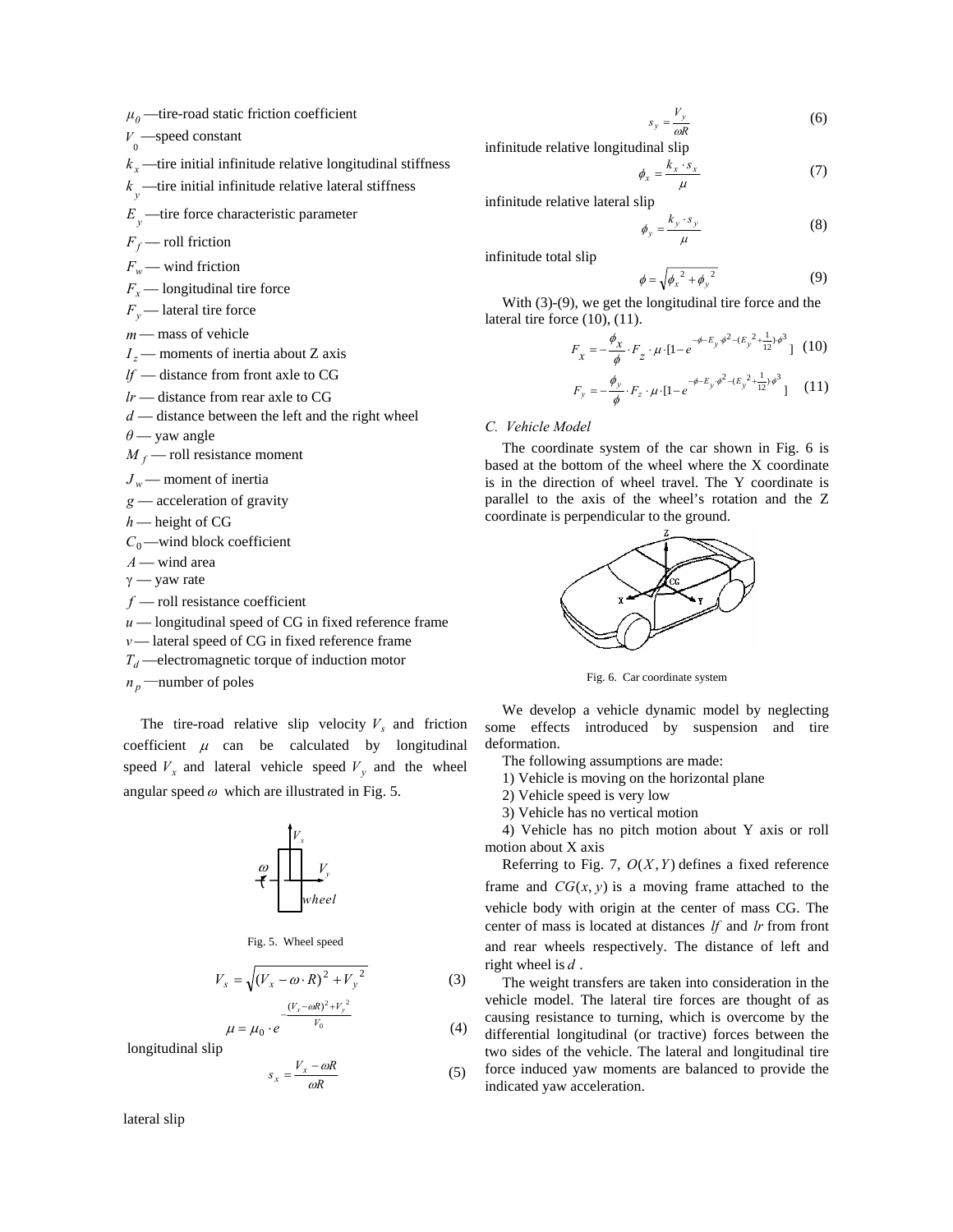

Fig. 7. Motion frame of skid steer EV

The 3-DOF motion equations in the moving frame can be written in  $(12)-(14)$ , where the subscript  $(1,1)$ ,  $(1,2)$ ,  $(2,1)$  and  $(2,2)$  indicate the front left  $(FL)$  wheel, the front right (FR) wheel, the rear left (RL) wheel and the rear right (RR) wheel separately. Longitudinal:

$$
m(u - \gamma \cdot v) = F_x(1,1) + F_x(1,2) + F_x(2,1) + F_x(2,2) - F_f - F_w
$$
  
(12)  
Lateral:

$$
m(\nu + \gamma \cdot u) = F_y(1,1) + F_y(1,2) + F_y(2,1) + F_y(2,2)
$$
\n(13)

Yaw:

$$
I_z \cdot \gamma = [F_y(1,1) + F_y(1,2)] \cdot [f - [F_y(2,1) + F_y(2,2)] \cdot lr
$$
  

$$
-\frac{d}{2} [F_x(1,1) - F_x(1,2) + F_x(2,1) - F_x(2,2)]
$$
 (14)

We can also get the torque equilibrium equations (15) of the four wheels from moments on a wheel in Fig. 8.



Fig. 8. Moments on a wheel

$$
J_w \cdot \omega(1,1) = T_d (1,1) - F_x (1,1) \cdot R - M_f (1,1)
$$
  
\n
$$
J_w \cdot \omega(1,2) = T_d (1,2) - F_x (1,2) \cdot R - M_f (1,2)
$$
  
\n
$$
J_w \cdot \omega(2,1) = T_d (2,1) - F_x (2,1) \cdot R - M_f (2,1)
$$
\n(15)

$$
J_w \cdot \omega(2,2) = T_d(2,2) - F_x(2,2) \cdot R - M_f(2,2)
$$

The longitudinal speed and lateral speed of each wheel are given by (16).

#### *D. Induction Motor Drive*

Vector control of induction motors has been widely used in high performance drive system. Field oriented

$$
V_x(1,1) = u - \gamma \cdot \frac{d}{2} \qquad V_y(1,1) = v + \gamma \cdot \frac{df}{dt}
$$
  
\n
$$
V_x(1,2) = u + \gamma \cdot \frac{d}{2} \qquad V_y(1,2) = v + \gamma \cdot \frac{df}{dt}
$$
  
\n
$$
V_x(2,1) = u - \gamma \cdot \frac{d}{2} \qquad V_y(2,1) = v - \gamma \cdot \frac{dr}{dt}
$$
  
\n
$$
V_x(2,2) = u + \gamma \cdot \frac{d}{2} \qquad V_y(2,2) = v - \gamma \cdot \frac{dr}{dt}
$$
 (16)

The equations (17)-(23) can be derived from the vehicle locomotion

$$
M_f(i,j) = F_z(i,j) \cdot f \cdot (1 + \frac{u^2}{1500}) \cdot R \tag{17}
$$

$$
F_z(1,1) = \frac{m}{lf + lr} \left[ \frac{1}{2} g \cdot lr - \frac{1}{2} (u - \gamma \cdot v) \cdot h + \frac{(v + \gamma \cdot u) \cdot h \cdot lr}{d} \right]
$$
  

$$
m = 1 \qquad (v + \gamma \cdot u) \cdot h \cdot lr
$$

$$
F_z(1,2) = \frac{m}{\sqrt{f} + lr} \left[ \frac{1}{2} g \cdot lr - \frac{1}{2} (u - \gamma \cdot v) \cdot h - \frac{(v + \gamma \cdot u) \cdot h \cdot lr}{d} \right]
$$
(18)

$$
F_z(2,1) = \frac{m}{\int f + lr} \left[ \frac{1}{2} g \cdot \int f + \frac{1}{2} (u - \gamma \cdot v) \cdot h + \frac{(v + \gamma \cdot u) \cdot h \cdot lr}{d} \right]
$$
  

$$
F_z(2,2) = \frac{m}{\int f + lr} \left[ \frac{1}{2} g \cdot \int f + \frac{1}{2} (u - \gamma \cdot v) \cdot h - \frac{(v + \gamma \cdot u) \cdot h \cdot lr}{d} \right]
$$

$$
F_w = \frac{1}{21.15} \cdot C_0 \cdot A \cdot u^2 \tag{19}
$$

 $F_f = m \cdot g \cdot (1 + \frac{u^2}{1500})$  (20)

The heading angle

$$
\cdot \, dt \tag{21}
$$

The longitudinal displacement in fixed reference frame

 $\theta = \int \gamma$ 

$$
X = \int (u \cdot \cos \theta - v \cdot \sin \theta) dt
$$
 (22)

The lateral displacement in fixed reference frame

$$
Y = \int (-u \cdot \sin \theta - v \cdot \cos \theta) dt
$$
 (23)

induction motor drive systems offer high performance as well as independent control on torque and flux. The rotor flux field oriented vector control has been used as the induction motor drive method.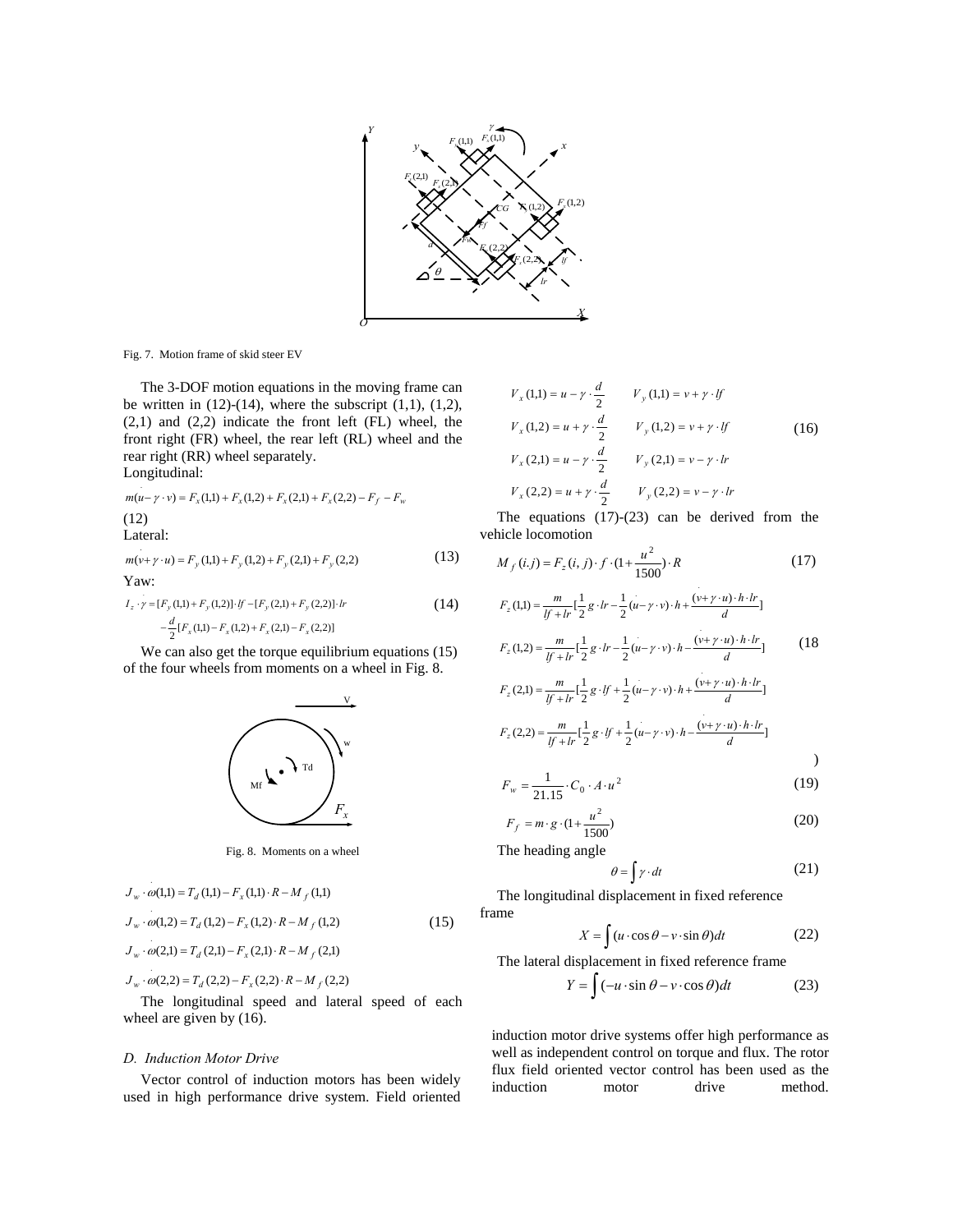## *E. Slip Limitation Feedback Controller*

Desired turn radius will only be achieved if no slippage occurs between the wheel and ground [5], to satisfy the requirement of the turn radius, the longitudinal slip must be controlled, so a method of slip limitation feedback is used in the simulation.

The desired turn radius is given in (1).

The desired yaw rate

$$
\gamma_{desired} = \frac{V_o - V_i}{d} \tag{24}
$$

Where  $V_o$  and  $V_i$  denote the desired outer wheel speed and the inner wheel speed respectively, *d* represents the distance of the left and the right wheel.

Therefore

$$
V_o = \omega_o \cdot R \tag{25}
$$
  

$$
V_i = \omega_i \cdot R \tag{26}
$$

Where  $\omega_o$  and  $\omega_i$  represent outer and inner wheel angular speed.

As is mentioned before, the longitudinal slip of the wheel is

$$
S_x = \frac{V_x - \omega R}{\omega R}
$$
 (27)

That is to say,

$$
V_x = (s_x + 1) \cdot \omega R \tag{28}
$$

The actual turn radius will be

$$
R_{actual} = \frac{V_o(1+s_o) + V_i(1+s_i)}{V_o(1+s_o) - V_i(1+s_i)} \cdot \frac{d}{2}
$$
 (29)

The actual yaw rate

$$
\gamma_{actual} = \frac{V_o(1+s_o) - V_i(1+s_i)}{d}
$$
 (30)

When the vehicle turns, the outer wheel accelerates and the inner wheel decelerates, that is to say, for the outer wheel, the wheel rotate speed is greater than the wheel line speed, and for the inner wheel, the case is just reverse. So the longitudinal slip of the outer wheel  $s<sub>o</sub>$  is less than zero, and the inner wheel slip  $s_i$  is greater than

zero, from the equation of the actual turn radius, we can conclude that actual difference between the outer and inner speed will be less than the desired value, so the actual turn radius and yaw rate will be smaller than the desired values.

To satisfy the requirements of the turn radius and the yaw rate, the difference between the outer and inner speed must be controlled.

To increase the reference speed of the outer wheel and the inner wheel, the method of slip limitation feedback is used here. Firstly, the longitudinal slips of the four wheels are calculated and fed back to the reference speed controller, in the controller, the slips are limited to a range, then the reference speed are revised to a new value, and the output torque of the induction motor will be revised until the turn radius and the yaw rate reach to the desired values.

The reference speed are revised to

$$
V_{oreference} = \frac{V_o}{1 + s_o} \tag{31}
$$

$$
V_{\text{reference}} = \frac{V_i}{1 + s_i} \tag{32}
$$

Replacing  $V_o$  and  $V_i$  in (1) and (24) by  $V_{\text{orderence}}$  and *Vireference* respectively in the equations of actual turn radius and the yaw rate, then the actual turn radius and the yaw rate will be equal to the desired value.

## III. SIMULATION RESULTS

Fig. 10 shows locus of the EV for different turn radius with tire-road friction coefficient is 0.8, and Fig. 11 to 14 illuminate the torque requirement for different turn radius for each wheel. We can see that the actual turn radius is well accordant with desired command from the driver, and as the turn radius becomes smaller the more torque is needed for each wheel at some constant speed.



Fig. 10. Locus of the EV for different turn radius